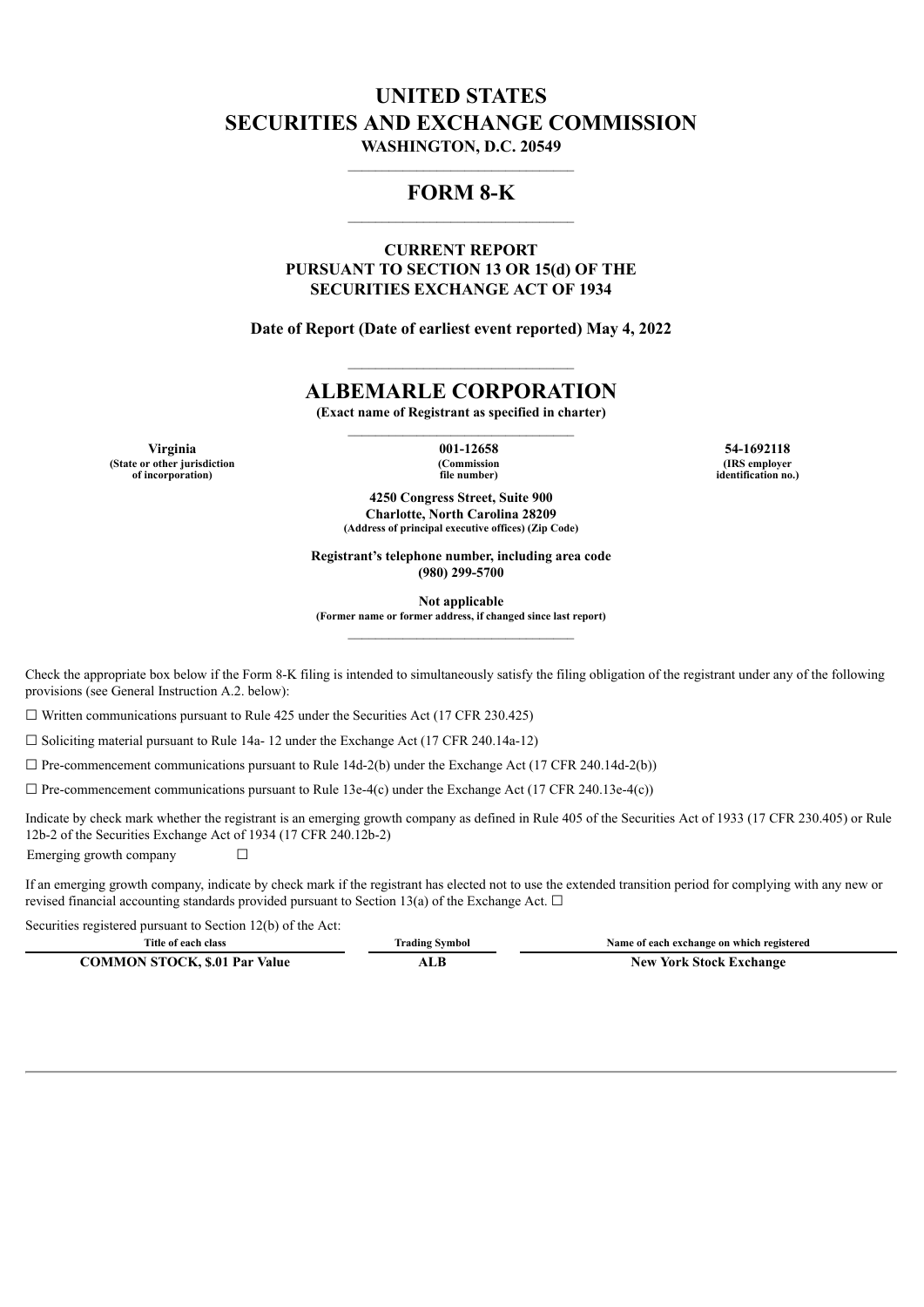#### **Section 2 - Financial Information**

#### **Item 2.02. Results of Operations and Financial Condition.**

On May 4, 2022, Albemarle Corporation (the "Company") issued a press release reporting its results for the first quarter ended March 31, 2022. A copy of this release is being furnished as Exhibit 99.1 hereto and incorporated herein by reference. In addition, on May 5, 2022, the Company will hold a teleconference for analysts and media to discuss results for the first quarter ended March 31, 2022. The teleconference will be webcast on the Company's website at www.albemarle.com.

The press release includes presentations of adjusted net income attributable to Albemarle Corporation, adjusted diluted earnings per share, adjusted effective income tax rates, EBITDA, adjusted EBITDA, EBITDA margin and adjusted EBITDA margin. These are financial measures that are not required by, nor presented in accordance with, accounting principles generally accepted in the United States ("GAAP"), but are included to provide additional useful measurements to review our operations, provide transparency to investors and enable period-to-period comparability of financial performance.

Our presentations of adjusted net income, adjusted diluted earnings per share, EBITDA, adjusted EBITDA and adjusted effective income tax rates should not be considered as alternatives to Net income attributable to Albemarle Corporation ("earnings"), diluted earnings per share and effective income tax rates as determined in accordance with GAAP. Further, EBITDA margin and adjusted EBITDA margin should not be considered as alternatives to earnings as a percentage of our consolidated net sales as would be determined in accordance with GAAP. The Company has included in the press release certain reconciliation information for these measures to their most directly comparable financial measures calculated and reported in accordance with GAAP.

In accordance with General Instruction B.2 of Form 8-K, the information in this Current Report on Form 8-K, including Exhibit 99.1, shall not be deemed "filed" for the purposes of Section 18 of the Securities Exchange Act of 1934, as amended, or otherwise subject to the liability of that section, nor shall it be deemed incorporated by reference in any filing under the Securities Act of 1933, as amended, except as shall be expressly set forth by specific reference in such a filing.

#### **Section 9 - Financial Statements and Exhibits**

#### **Item 9.01. Financial Statements and Exhibits.**

(d) *Exhibits.* Exhibit Number Exhibit [99.1](#page-3-0) Press release, dated May 4, 2022 issued by the [Company.](#page-3-0)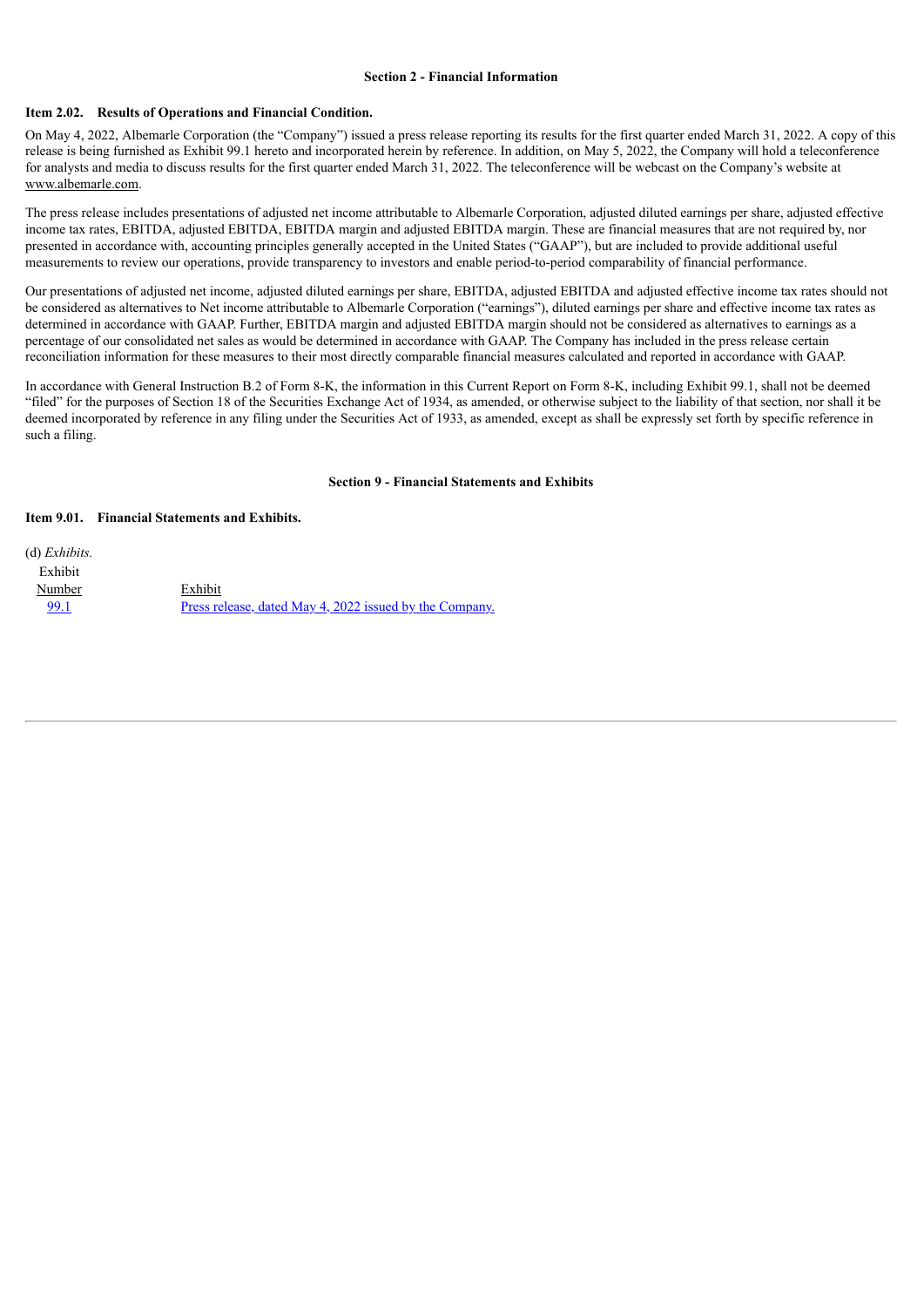# **SIGNATURE**

Pursuant to the requirements of the Securities Exchange Act of 1934, the Registrant has duly caused this report to be signed on its behalf by the undersigned hereunto duly authorized.

Date: May 4, 2022

## **ALBEMARLE CORPORATION**

By: /s/ Karen G. Narwold

Karen G. Narwold Executive Vice President, Chief Administrative Officer and General Counsel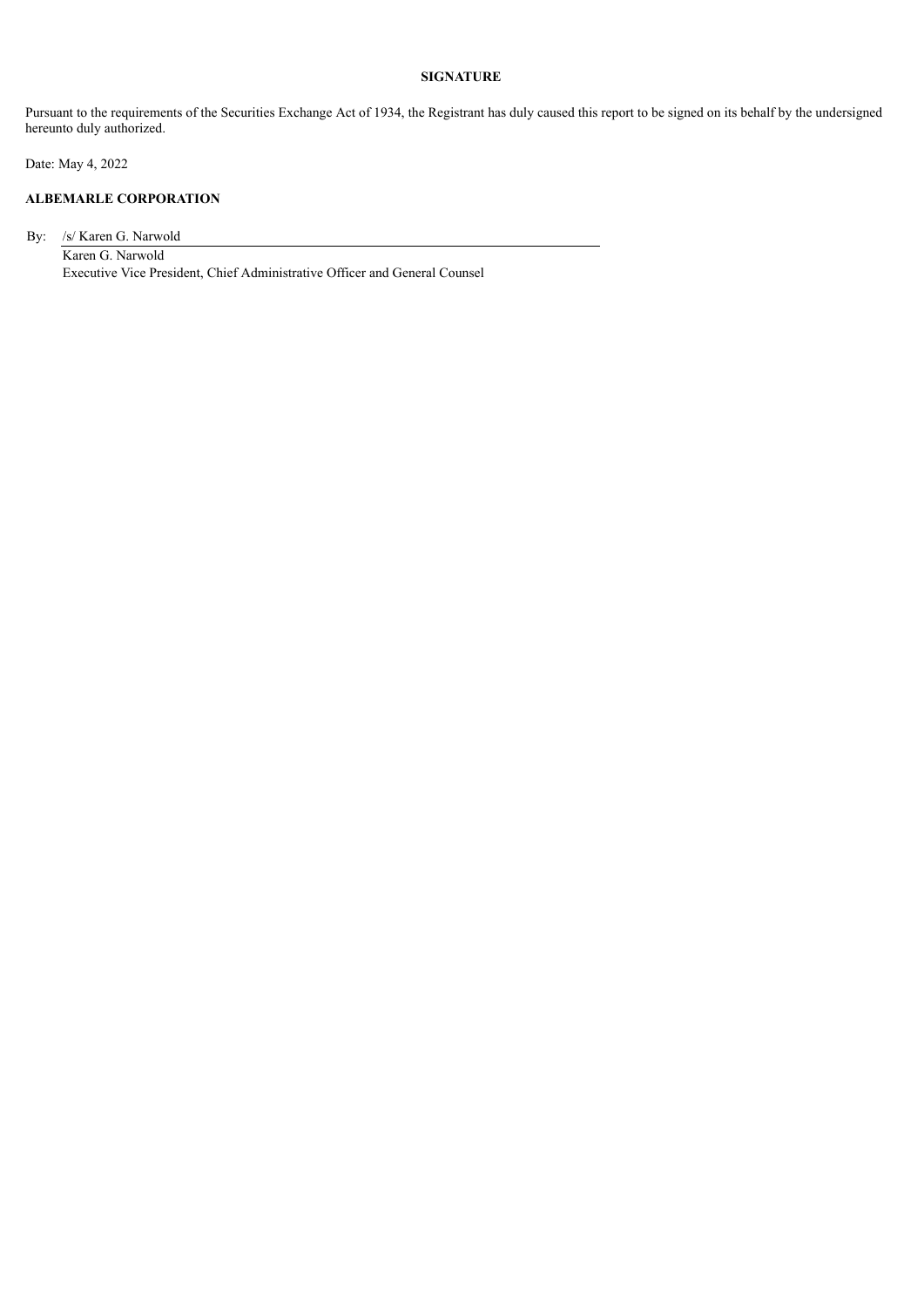**Contact:** Meredith Bandy 980.999.5168

# <span id="page-3-0"></span> $ALBEMARLE<sup>°</sup>$

# **Albemarle Reports First Quarter Sales Growth of 36%, Raising Guidance**

CHARLOTTE, N.C. – May 4, 2022 - Albemarle Corporation (NYSE: ALB) today announced its results for the first quarter ended March 31, 2022.

## **First Quarter 2022 and Recent Highlights**

*(Unless otherwise stated, all percentage changes represent year-over-year comparisons)*

- Net sales of \$1.13 billion, an increase of 36%; Net sales increased 44% excluding Fine Chemistry Services (FCS) business sold in June 2021
- Net income of \$253.4 million, or \$2.15 per diluted share; Adjusted diluted EPS of \$2.38, an increase of 116%
- Adjusted EBITDA of \$432 million, an increase of 88%; Adjusted EBITDA increased 107% excluding FCS business sold in June 2021
- MARBL Lithium Joint Venture (MARBL) to start operation of the second train at Wodgina Lithium Mine with first spodumene concentrate production expected in July 2022
- 2022 guidance revised upward on increased prices in Lithium and Bromine businesses; net sales are now expected to increase approximately 60-70% year-over-year and adjusted EBITDA is now expected to increase approximately 100-140% year-over-year

"We achieved a strong start to the year by focusing on execution and building on the momentum we created in the second half of 2021," said Albemarle CEO Kent Masters. "Many of the end markets we serve are critical for transitioning to greener energy and advancing electrification and digitalization. Our ongoing investments capitalize on the rapid growth and strong pricing trends in these markets. We continue to explore sustainable options to expand our conversion capacity and resources, including opportunities in North America and Europe."

#### **Outlook**

Albemarle's outlook for 2022 has improved based on expectations of continued demand growth and tightness in the markets it serves. Net sales guidance was revised upward primarily due to continued strength in pricing in its Lithium and Bromine businesses. Adjusted EBITDA guidance is higher based on pricing expectations partially offset by inflationary cost pressures, particularly for natural gas in Europe.

|                          | FY 2022 Guidance      |
|--------------------------|-----------------------|
| Net sales                | \$5.2 - \$5.6 billion |
| Adjusted EBITDA          | \$1.7 - \$2.0 billion |
| Adjusted EBITDA Margin   | $33\%$ - 36%          |
| Adjusted Diluted EPS     | \$9.25 - \$12.25      |
| Net Cash from Operations | \$500 - \$800 million |
| Capital Expenditures     | \$1.3 - \$1.5 billion |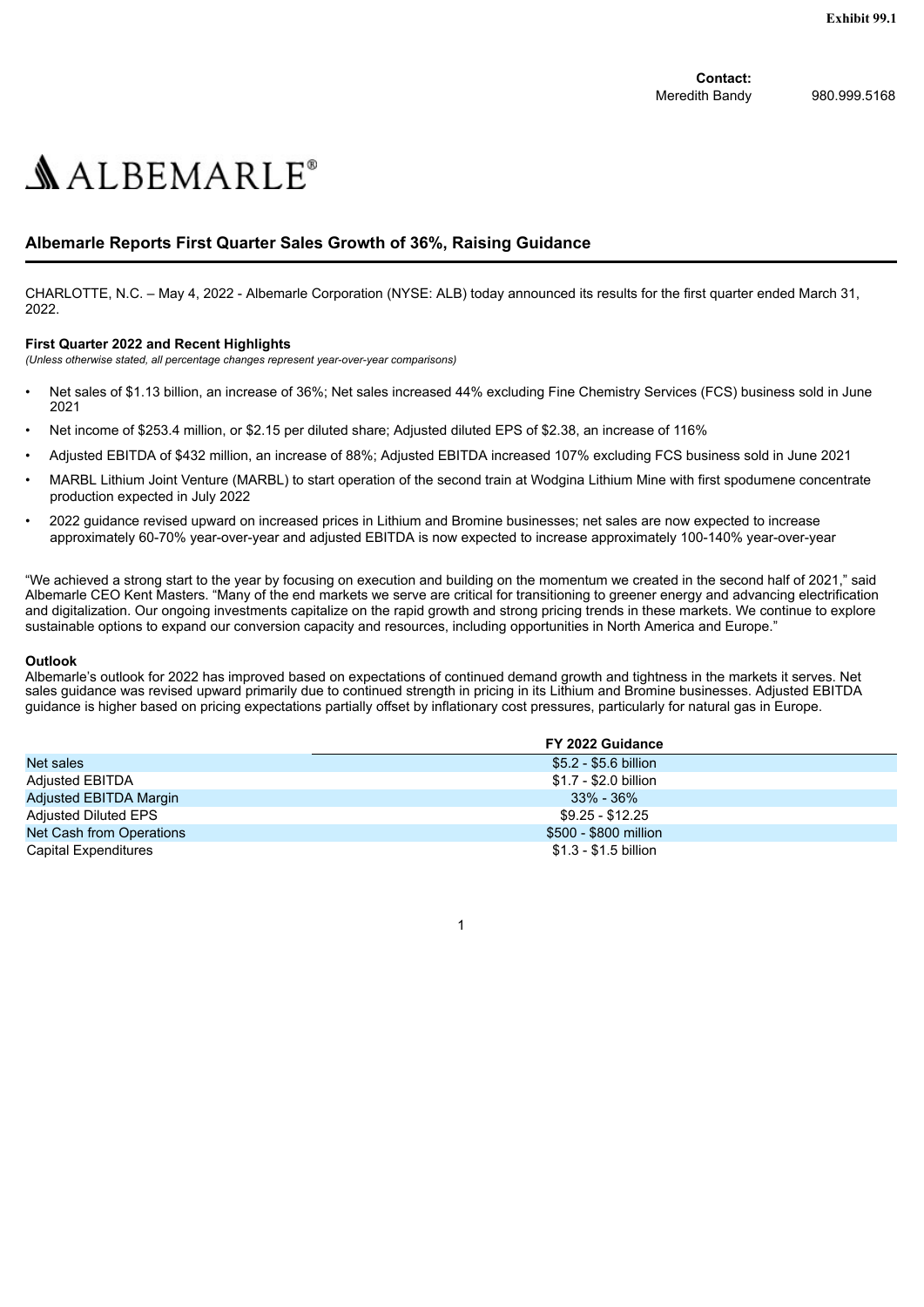#### **First Quarter Results**

| In millions, except per share amounts                 | Q1 2022 |     | Q1 2021 |     | \$ Change | % Change |
|-------------------------------------------------------|---------|-----|---------|-----|-----------|----------|
| Net sales                                             | 1.127.7 |     | 829.3   | \$. | 298.4     | 36.0 %   |
| Net income attributable to Albemarle Corporation      | 253.4   | S   | 95.7    |     | 157.7     | 164.8 %  |
| Adjusted EBITDA <sup>(a)</sup>                        | 431.9   | \$. | 230.1   | S   | 201.9     | 87.8 %   |
| Diluted earnings per share                            | 2.15    |     | 0.84    |     | 1.31      | 156.0 %  |
| Non-operating pension and OPEB items <sup>(a)</sup>   | (0.04)  |     | (0.04)  |     |           |          |
| Non-recurring and other unusual items <sup>(a)</sup>  | 0.26    |     | 0.29    |     |           |          |
| Adjusted diluted earnings per share <sup>(a)(b)</sup> | 2.38    |     | 1.10    | \$. | 1.28      | 116.4 %  |

(a) See Non-GAAP Reconciliations for further details.

Totals may not add due to rounding.

Net sales of \$1.13 billion increased by \$298.4 million compared to the prior year quarter primarily due to increased pricing across Albemarle's business segments driven by strong demand from diverse end markets.

Net income attributable to Albemarle of \$253.4 million increased by \$157.7 million from the prior year quarter primarily due to higher net sales, partially offset by inflationary cost pressures including natural gas prices in Europe.

Adjusted EBITDA of \$431.9 million increased by \$201.9 million from the prior year quarter primarily due to higher net sales, partially offset by inflationary cost pressures including natural gas prices in Europe.

The effective income tax rate for the first quarter of 2022 was 26.9% compared to 17.9% in the same period of 2021. The difference is largely due to global intangible low-taxed income and the geographic mix of earnings. On an adjusted basis, the effective income tax rates were 18.9% and 17.5% for the first quarter of 2022 and 2021, respectively.

#### **Business Segment Results**

#### **Lithium Results**

| In millions            | Q1 2021<br>Q1 2022<br>0/2<br>$\cap$ hange |   |       |     | Change                              |         |
|------------------------|-------------------------------------------|---|-------|-----|-------------------------------------|---------|
| <b>Net Sales</b>       | 550.3                                     |   | 279.0 | -13 | 271.3<br>- 1. 1. 1.<br>$\epsilon$ i | 97.2 %  |
| <b>Adiusted EBITDA</b> | 308.6                                     | w | 106.4 | -13 | 202.2                               | 190.0 % |

Lithium net sales of \$550.3 million increased \$271.3 million (+97%) due to higher pricing net of FX (+66%) and a one-time sale of spodumene produced during the initial startup of Wodgina. Volume was higher (+31%) from tolling to help meet growing customer demand. Adjusted EBITDA of \$308.6 million increased \$202.2 million primarily due to increased pricing from renegotiated variable price contracts as well as the sale of lower cost inventory.

#### **Lithium Outlook**

Adjusted EBITDA for the full year 2022 is expected to grow approximately 200-225% year over year, up from the previous outlook. Average realized pricing is now expected to be up approximately 100% year over year resulting from the renegotiated index-referenced variable price contracts and increased market pricing. Full-year 2022 volume is expected to be up 20-30% year over year (unchanged) primarily due to new capacity coming online. The revised outlook assumes the company's Q2 realized selling price remains constant for the remainder of the year. There is potential upside if market pricing remains at historically strong levels or if current contract renegotiations result in additional indexreferenced, variable pricing. There is potential downside in the event of a material correction in lithium market pricing or potential volume shortfalls (e.g., delays in acquisitions or expansion projects).

Albemarle continues to progress the expansion of its global portfolio of conversion capacity and utilization of its world-class resource portfolio:

### *Chile*

– La Negra III/IV conversion plant started up and is in commercial qualification; operations are progressing to plan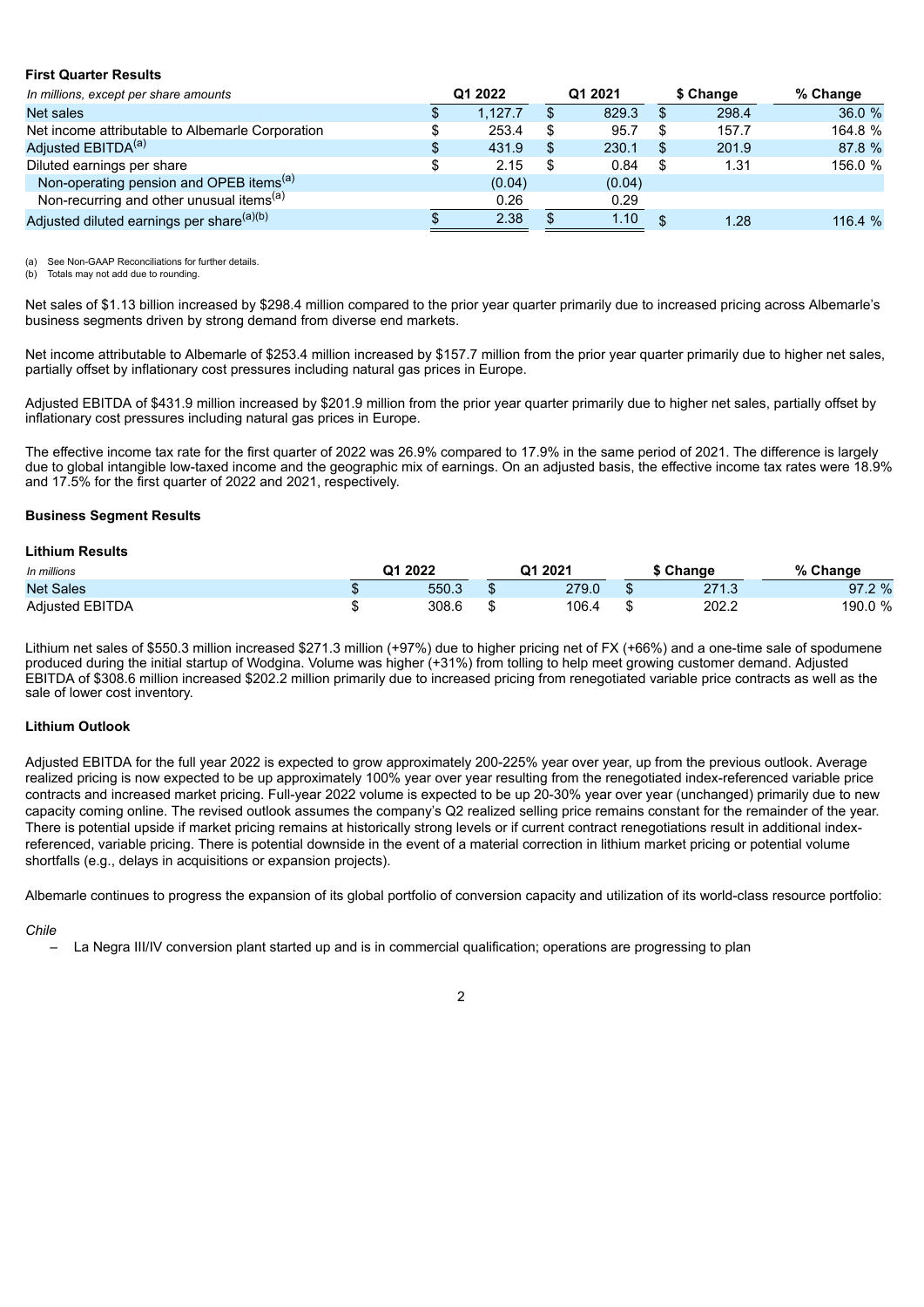#### *Australia*

- Kemerton I conversion plant is in commissioning and is expected to achieve first product in May
- Kemerton II conversion plant remains on track for mechanical completion in the second half of 2022
- First production of spodumene concentrate from the first train at Wodgina expected in May
- The start of the second train at Wodgina has been accelerated with first production of spodumene concentrate expected in July

#### *China*

- Acquisition of Qinzhou conversion plant continues to progress through the regulatory approval process and now is expected to close in the second half of this year
- Site preparation and early construction works have started at the Meishan greenfield project site, ahead of schedule
- Zhangjiagang greenfield project is in the engineering phase

#### *United States*

– New wells and expansion projects at Silver Peak continue to progress ahead of schedule

#### **Bromine Results**

| In millions            | Q1 2022 | 21.2021<br>Change |       |     |      | $\frac{1}{2}$<br>Change |  |  |
|------------------------|---------|-------------------|-------|-----|------|-------------------------|--|--|
| <b>Net Sales</b>       | 359.6   |                   | 280.4 |     | 79.1 | 28.2 %                  |  |  |
| <b>Adjusted EBITDA</b> | 129.2   |                   | 94.6  | ٨IJ | 34.6 | 36.6 %                  |  |  |

Bromine net sales of \$359.6 million increased \$79.1 million (+28%) primarily due to increased pricing net of FX (+25%) and slightly higher volumes (+3%). Tight market conditions continue to drive strong demand and favorable pricing across the product portfolio. Adjusted EBITDA of \$129.2 million increased \$34.6 million as higher net sales were partially offset by higher costs for raw materials and freight.

#### **Bromine Outlook**

Adjusted EBITDA for the full year 2022 is expected to grow approximately 15-20% from 2021 based on higher volumes and pricing as a result of strength in demand for fire safety solutions in diverse end markets. Successful execution of growth projects in 2021 is expected to contribute to higher volumes in full-year 2022. Bromine's ongoing cost savings initiatives and favorable pricing are expected to offset higher freight and raw material costs.

#### **Catalysts Results**

| In millions            | Q1 2022 |       |    | Q1 2021 | ` Change      | % Change   |
|------------------------|---------|-------|----|---------|---------------|------------|
| <b>Net Sales</b>       |         | 217.9 |    | 220.2   | (2.1)<br>14.4 | $1.1$ %    |
| <b>Adjusted EBITDA</b> |         | 16.9  | ۰D | 25.4    | (8.5)         | $(33.5)\%$ |

Catalysts net sales of \$217.9 million decreased by \$2.4 million (-1%) compared to the previous year due to lower volumes (-2%), partially offset by slightly higher pricing net of FX (+1%). Adjusted EBITDA of \$16.9 million declined \$8.5 million as higher sales were offset by cost pressures from increasing natural gas prices and raw materials.

#### **Catalysts Outlook**

Albemarle expects full-year 2022 adjusted EBITDA to be flat to down 65% year-over-year, down from the previous outlook due to continued volatility of natural gas pricing in Europe related to the war in Ukraine, partially offset by higher pricing.

The strategic review of the Catalysts business is ongoing. The company expects to provide an update in the second quarter.

| <b>All Other</b>       |                   |  |         |  |           |             |  |
|------------------------|-------------------|--|---------|--|-----------|-------------|--|
| In millions            | Q1 2022           |  | Q1 2021 |  | \$ Change | % Change    |  |
| <b>Net Sales</b>       | $\sim$            |  | 49.6    |  | (49.6)    | $(100.0)\%$ |  |
| <b>Adjusted EBITDA</b> | $\hspace{0.05cm}$ |  | 21.5    |  | (21.5)    | $(100.0)\%$ |  |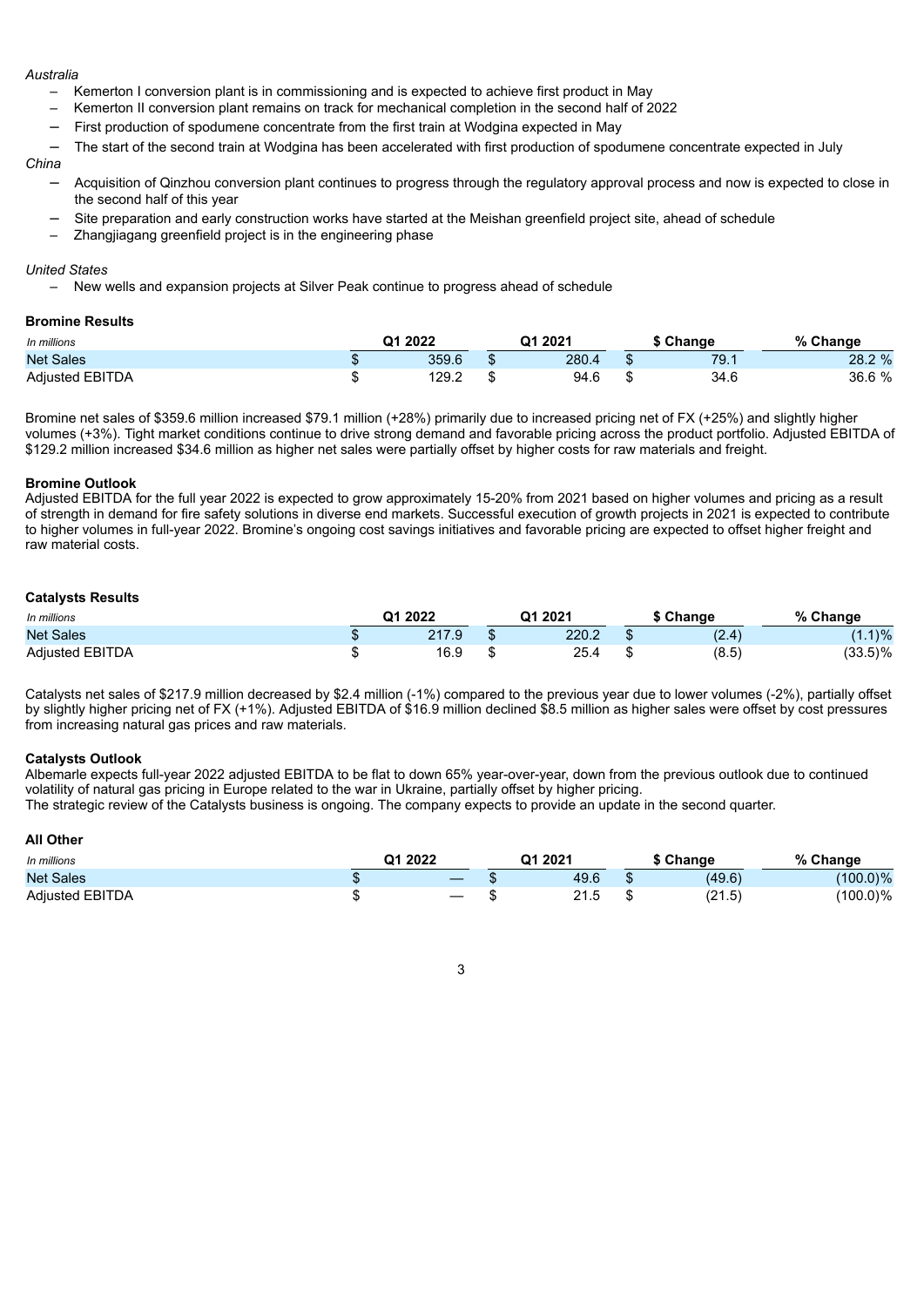Other operations represent the FCS business which was sold on June 1, 2021.

#### **Balance Sheet and Liquidity**

As of March 31, 2022, Albemarle had estimated liquidity of approximately \$1.9 billion, including \$463.3 million of cash and equivalents, \$777.6 million remaining under its \$1 billion revolver, \$500 million remaining under its amended delayed draw term loan and \$176.9 million on other available credit lines. Total debt was \$2.5 billion, representing net debt to adjusted EBITDA of approximately 1.9 times.

#### **Cash Flow and Capital Deployment**

Cash from operations for the three months ended March 31, 2022, of \$206.2 million increased \$48.2 million versus the prior year driven by higher adjusted EBITDA partially offset by working capital changes. Capital expenditures of \$231.7 million increased by \$52.0 million versus the prior year as the company nears completion of its Wave 2 Lithium expansion projects and progresses the next wave of projects.

Albemarle's primary capital allocation priorities are to invest in organic and inorganic opportunities to drive profitable growth, maintain its financial flexibility and Investment Grade credit rating, and fund its dividend.

The company expects to publish its 2021 sustainability report on June 2 and will hold a conference call on June 28, 2022, to discuss highlights from the report, including progress on current sustainability-related targets, new targets, and our initial assessment of scope 3 greenhouse gas emissions.

#### **Earnings Call**

| Date:                    | Thursday, May 5, 2022 |
|--------------------------|-----------------------|
| Time:                    | 9:00 AM Eastern time  |
| Dial-in $(U.S.):$        | 844-200-6205          |
| Dial-in (International): | 929-526-1599          |
| Passcode:                | 277103                |

The company's earnings presentation and supporting material are available on Albemarle's website at https://investors.albemarle.com.

#### **About Albemarle**

Albemarle Corporation (NYSE: ALB) is a global specialty chemicals company with leading positions in lithium, bromine and refining catalysts. Albemarle thinks beyond business-as-usual to power the potential of companies in many of the world's largest and most critical industries, such as energy, electronics, and transportation. Albemarle actively pursues a sustainable approach to managing its diverse global footprint of worldclass resources. In conjunction with Albemarle's highly experienced and talented global teams, its deep-seated values, and its collaborative customer relationships, Albemarle creates value-added and performance-based solutions that enable a safer and more sustainable future.

Albemarle regularly posts information to www.albemarle.com, including notification of events, news, financial performance, investor presentations and webcasts, non-GAAP reconciliations, SEC filings and other information regarding the company, its businesses and the markets it serves.

#### **Forward-Looking Statements**

Some of the information presented in this press release, the conference call and discussions that follow, including, without limitation, information related to the timing of active and proposed projects, production capacity, committed volumes, pricing, financial flexibility, expected growth, anticipated return on opportunities, earnings and demand for its products, productivity improvements, tax rates, stock repurchases, dividends, cash flow generation, costs and cost synergies, capital projects, future acquisition and divestiture transactions including statements with respect to timing, expected benefits from proposed transactions, market and economic trends, statements with respect to 2022 outlook and all other information relating to matters that are not historical facts may constitute forward-looking statements within the meaning of the Private Securities Litigation Reform Act of 1995. Actual results could differ materially from the views expressed. Factors that could cause Albemarle's actual results to differ materially from the outlook expressed or implied in any forward-looking statement include, without limitation: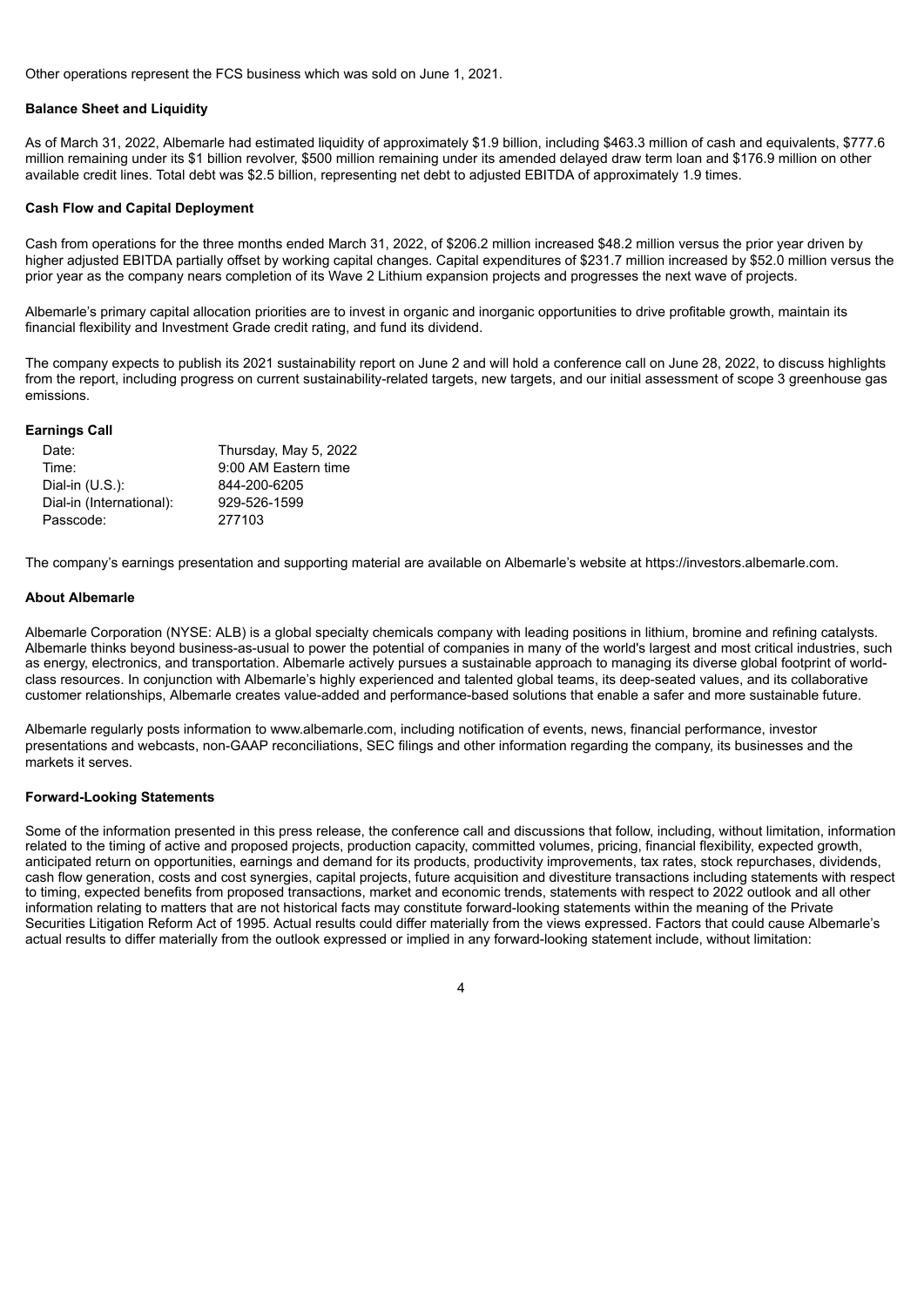changes in economic and business conditions; changes in financial and operating performance of its major customers and industries and markets served by it; the timing of orders received from customers; the gain or loss of significant customers; market correction in lithium market pricing; changes with respect to contract renegotiations; potential production volume shortfalls; competition from other manufacturers; changes in the demand for its products or the end-user markets in which its products are sold; limitations or prohibitions on the manufacture and sale of its products; availability of raw materials; increases in the cost of raw materials and energy, and its ability to pass through such increases to its customers; technological change and development, changes in its markets in general; fluctuations in foreign currencies; changes in laws and government regulation impacting its operations or its products; the occurrence of regulatory actions, proceedings, claims or litigation (including with respect to the U.S. Foreign Corrupt Practices Act and foreign anti-corruption laws); the occurrence of cyber-security breaches, terrorist attacks, industrial accidents or natural disasters, the effect of climate change, including any regulatory changes to which it might be subject; hazards associated with chemicals manufacturing; the inability to maintain current levels of insurance, including product or premises liability insurance, or the denial of such coverage; political unrest affecting the global economy, including adverse effects from terrorism or hostilities; political instability affecting our manufacturing operations or joint ventures; changes in accounting standards; the inability to achieve results from its global manufacturing cost reduction initiatives as well as its ongoing continuous improvement and rationalization programs; changes in the jurisdictional mix of its earnings and changes in tax laws and rates or interpretation; changes in monetary policies, inflation or interest rates that may impact its ability to raise capital or increase its cost of funds, impact the performance of its pension fund investments and increase its pension expense and funding obligations; volatility and uncertainties in the debt and equity markets; technology or intellectual property infringement, including cyber-security breaches, and other innovation risks; decisions it may make in the future; future acquisition and divestiture transactions, including the ability to successfully execute, operate and integrate acquisitions and divestitures and incurring additional indebtedness; continuing uncertainties as to the duration and impact of the coronavirus (COVID-19) pandemic; performance of Albemarle's partners in joint ventures and other projects; changes in credit ratings; and the other factors detailed from time to time in the reports Albemarle files with the SEC, including those described under "Risk Factors" in Albemarle's most recent Annual Report on Form 10-K any subsequently filed Quarterly Reports on Form 10-Q. These forward-looking statements speak only as of the date of this press release. Albemarle assumes no obligation to provide any revisions to any forward-looking statements should circumstances change, except as otherwise required by securities and other applicable laws.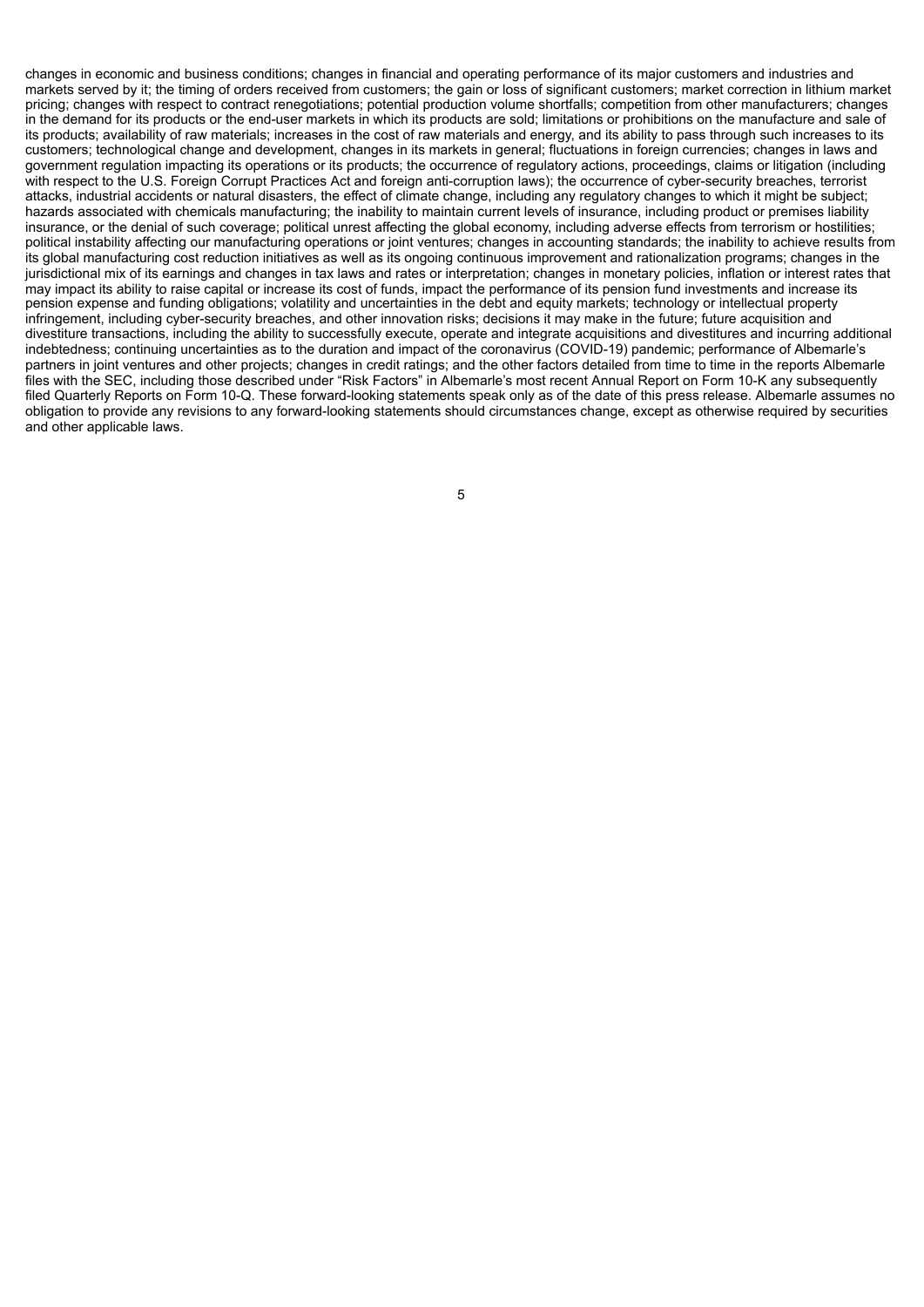|                                                                                   | <b>Three Months Ended</b> |           |              |           |
|-----------------------------------------------------------------------------------|---------------------------|-----------|--------------|-----------|
|                                                                                   |                           | March 31, |              |           |
|                                                                                   |                           | 2022      |              | 2021      |
| <b>Net sales</b>                                                                  | \$.                       | 1,127,728 | $\mathbb{S}$ | 829,291   |
| Cost of goods sold                                                                |                           | 678,698   |              | 565,604   |
| <b>Gross profit</b>                                                               |                           | 449,030   |              | 263,687   |
| Selling, general and administrative expenses                                      |                           | 112,568   |              | 93,187    |
| Research and development expenses                                                 |                           | 16,083    |              | 14,636    |
| Loss on sale of interest in properties                                            |                           | 8,400     |              |           |
| <b>Operating profit</b>                                                           |                           | 311,979   |              | 155,864   |
| Interest and financing expenses                                                   |                           | (27, 834) |              | (43, 882) |
| Other expense, net                                                                |                           | 15,496    |              | 11,312    |
| Income before income taxes and equity in net income of unconsolidated investments |                           | 299,641   |              | 123,294   |
| Income tax expense                                                                |                           | 80,530    |              | 22,107    |
| Income before equity in net income of unconsolidated investments                  |                           | 219,111   |              | 101,187   |
| Equity in net income of unconsolidated investments (net of tax)                   |                           | 62,436    |              | 16,511    |
| Net income                                                                        |                           | 281,547   |              | 117,698   |
| Net income attributable to noncontrolling interests                               |                           | (28, 164) |              | (22,021)  |
| Net income attributable to Albemarle Corporation                                  |                           | 253,383   | - \$         | 95,677    |
| Basic earnings per share                                                          |                           | 2.16      | -5           | 0.85      |
| Diluted earnings per share                                                        |                           | 2.15      |              | 0.84      |
|                                                                                   |                           |           |              |           |
| Weighted-average common shares outstanding - basic                                |                           | 117,066   |              | 112,592   |
| Weighted-average common shares outstanding - diluted                              |                           | 117,653   |              | 113,330   |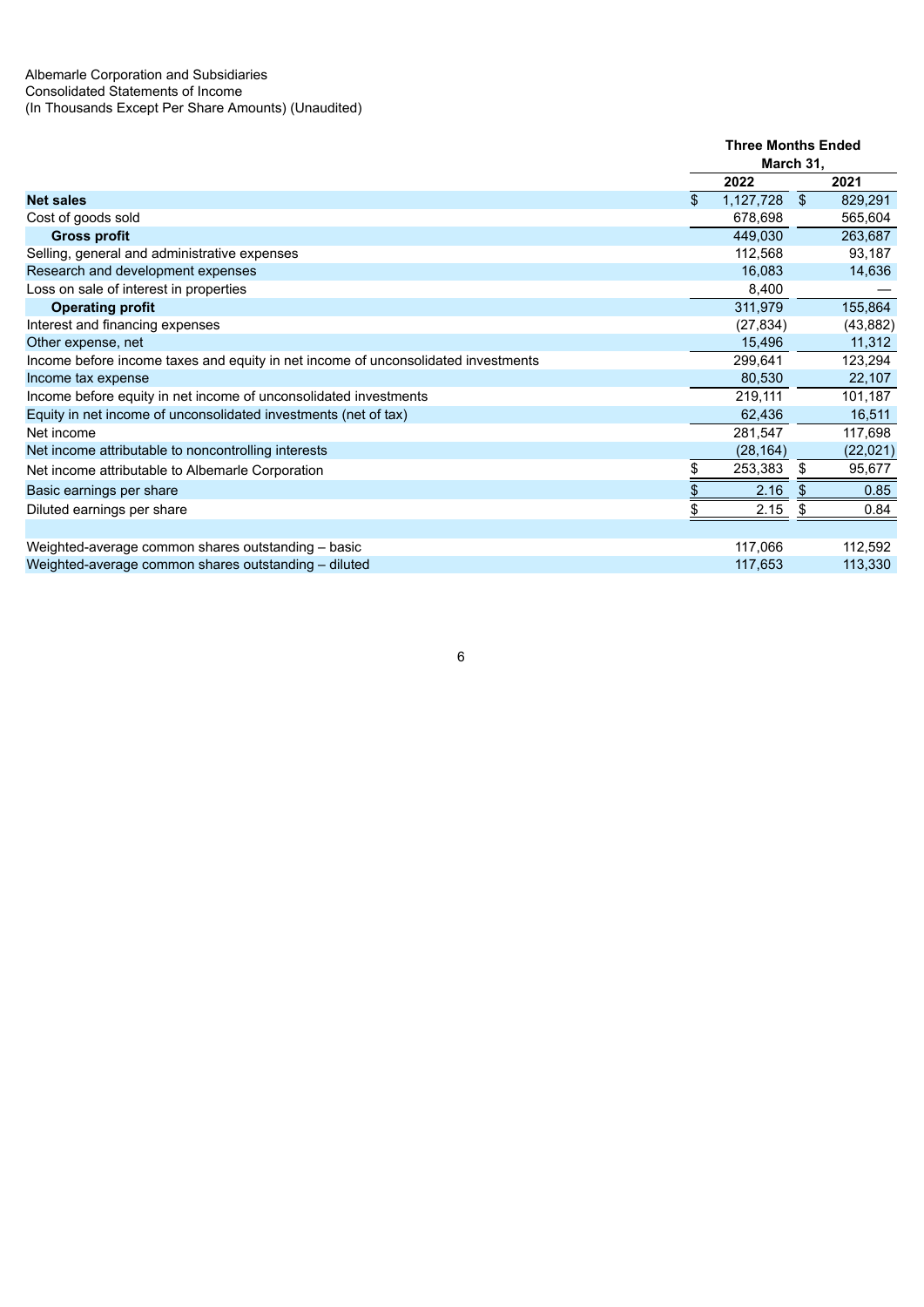#### Albemarle Corporation and Subsidiaries Condensed Consolidated Balance Sheets (In Thousands) (Unaudited)

|                                                  | March 31,<br>2022 |                           | December 31,<br>2021 |
|--------------------------------------------------|-------------------|---------------------------|----------------------|
| <b>ASSETS</b>                                    |                   |                           |                      |
| Current assets:                                  |                   |                           |                      |
| Cash and cash equivalents                        | \$<br>463,325     | $\boldsymbol{\mathsf{s}}$ | 439.272              |
| Trade accounts receivable                        | 658,733           |                           | 556,922              |
| Other accounts receivable                        | 71,225            |                           | 66,184               |
| Inventories                                      | 1,013,793         |                           | 812,920              |
| Other current assets                             | 129,407           |                           | 132,683              |
| Total current assets                             | 2,336,483         |                           | 2,007,981            |
| Property, plant and equipment                    | 8,238,317         |                           | 8,074,746            |
| Less accumulated depreciation and amortization   | 2,209,664         |                           | 2,165,130            |
| Net property, plant and equipment                | 6,028,653         |                           | 5,909,616            |
| Investments                                      | 937,619           |                           | 897,708              |
| Other assets                                     | 240,279           |                           | 252,239              |
| Goodwill                                         | 1,575,617         |                           | 1,597,627            |
| Other intangibles, net of amortization           | 297,407           |                           | 308,947              |
| <b>Total assets</b>                              | \$<br>11,416,058  | \$                        | 10,974,118           |
| <b>LIABILITIES AND EQUITY</b>                    |                   |                           |                      |
| <b>Current liabilities:</b>                      |                   |                           |                      |
| Accounts payable                                 | \$<br>845,710     | $\boldsymbol{\mathsf{S}}$ | 647,986              |
| Accrued expenses                                 | 667,610           |                           | 763,293              |
| Current portion of long-term debt                | 503,795           |                           | 389,920              |
| Dividends payable                                | 46,091            |                           | 45,469               |
| Income taxes payable                             | 40,132            |                           | 27,667               |
| <b>Total current liabilities</b>                 | 2,103,338         |                           | 1,874,335            |
| Long-term debt                                   | 1,985,696         |                           | 2,004,319            |
| Postretirement benefits                          | 43,397            |                           | 43,693               |
| <b>Pension benefits</b>                          | 217,820           |                           | 229,187              |
| Other noncurrent liabilities                     | 649,878           |                           | 663,698              |
| Deferred income taxes                            | 380,877           |                           | 353,279              |
| Commitments and contingencies                    |                   |                           |                      |
| Equity:                                          |                   |                           |                      |
| Albemarle Corporation shareholders' equity:      |                   |                           |                      |
| Common stock                                     | 1,171             |                           | 1,170                |
| Additional paid-in capital                       | 2,915,387         |                           | 2,920,007            |
| Accumulated other comprehensive loss             | (393, 619)        |                           | (392, 450)           |
| Retained earnings                                | 3,303,661         |                           | 3,096,539            |
| Total Albemarle Corporation shareholders' equity | 5,826,600         |                           | 5,625,266            |
| Noncontrolling interests                         | 208,452           |                           | 180,341              |
| <b>Total equity</b>                              | 6,035,052         |                           | 5,805,607            |
| Total liabilities and equity                     | \$<br>11,416,058  | \$                        | 10,974,118           |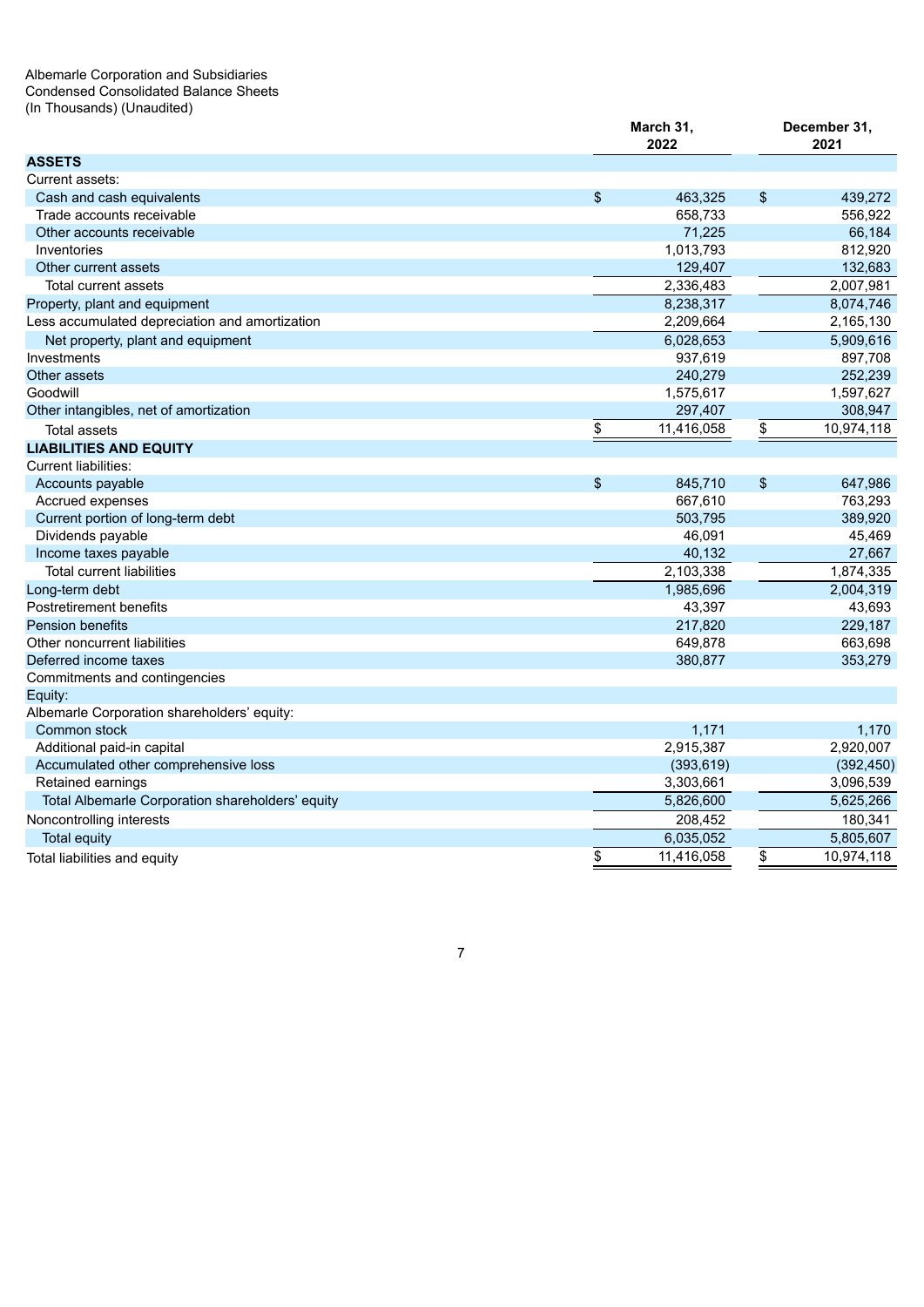#### Albemarle Corporation and Subsidiaries Selected Consolidated Cash Flow Data (In Thousands) (Unaudited)

|                                                                                     | <b>Three Months Ended</b> | March 31, |               |
|-------------------------------------------------------------------------------------|---------------------------|-----------|---------------|
|                                                                                     | 2022                      |           | 2021          |
| Cash and cash equivalents at beginning of year                                      | \$<br>439,272             | \$        | 746,724       |
| Cash flows from operating activities:                                               |                           |           |               |
| Net income                                                                          | 281,547                   |           | 117,698       |
| Adjustments to reconcile net income to cash flows from operating activities:        |                           |           |               |
| Depreciation and amortization                                                       | 66,574                    |           | 62,260        |
| Loss on sale of interest in properties                                              | 8,400                     |           |               |
| Stock-based compensation and other                                                  | 4,245                     |           | 2,560         |
| Equity in net income of unconsolidated investments (net of tax)                     | (62, 436)                 |           | (16, 511)     |
| Dividends received from unconsolidated investments and nonmarketable securities     | 39,168                    |           | 4,950         |
| Pension and postretirement benefit                                                  | (4, 250)                  |           | (4, 226)      |
| Pension and postretirement contributions                                            | (3,890)                   |           | (15, 329)     |
| Unrealized gain on investments in marketable securities                             | 1,469                     |           | (1,762)       |
| Loss on early extinguishment of debt                                                |                           |           | 27,798        |
| Deferred income taxes                                                               | 27,747                    |           | (19, 384)     |
| Working capital changes                                                             | (219, 397)                |           | (49, 185)     |
| Non-cash transfer of 40% value of construction in progress of Kemerton plant to MRL | 65,100                    |           | 43,223        |
| Other, net                                                                          | 1,899                     |           | 5,857         |
| Net cash provided by operating activities                                           | 206,176                   |           | 157,949       |
| Cash flows from investing activities:                                               |                           |           |               |
| Capital expenditures                                                                | (231, 698)                |           | (179, 683)    |
| Sales of marketable securities, net                                                 | 3,751                     |           | 5,245         |
| Investments in equity and other corporate investments                               | (146)                     |           | (286)         |
| Net cash used in investing activities                                               | (228, 093)                |           | (174, 724)    |
| Cash flows from financing activities:                                               |                           |           |               |
| Proceeds from issuance of common stock                                              |                           |           | 1,453,888     |
| Repayments of long-term debt and credit agreements                                  |                           |           | (1, 174, 980) |
| Proceeds from borrowings of credit agreements                                       | 280,000                   |           |               |
| Other debt repayments, net                                                          | (166, 615)                |           | (325, 159)    |
| Fees related to early extinguishment of debt                                        |                           |           | (23, 719)     |
| Dividends paid to shareholders                                                      | (45, 637)                 |           | (41, 130)     |
| Dividends paid to noncontrolling interests                                          |                           |           | (26, 219)     |
| Proceeds from exercise of stock options                                             | 419                       |           | 1,183         |
| Withholding taxes paid on stock-based compensation award distributions              | (10, 422)                 |           | (6,860)       |
| Other                                                                               | (126)                     |           | (253)         |
| Net cash provided by (used in) financing activities                                 | 57,619                    |           | (143, 249)    |
| Net effect of foreign exchange on cash and cash equivalents                         | (11, 649)                 |           | (16, 841)     |
| Increase (decrease) in cash and cash equivalents                                    | 24,053                    |           | (176, 865)    |
| Cash and cash equivalents at end of period                                          | \$<br>463,325             | \$        | 569,859       |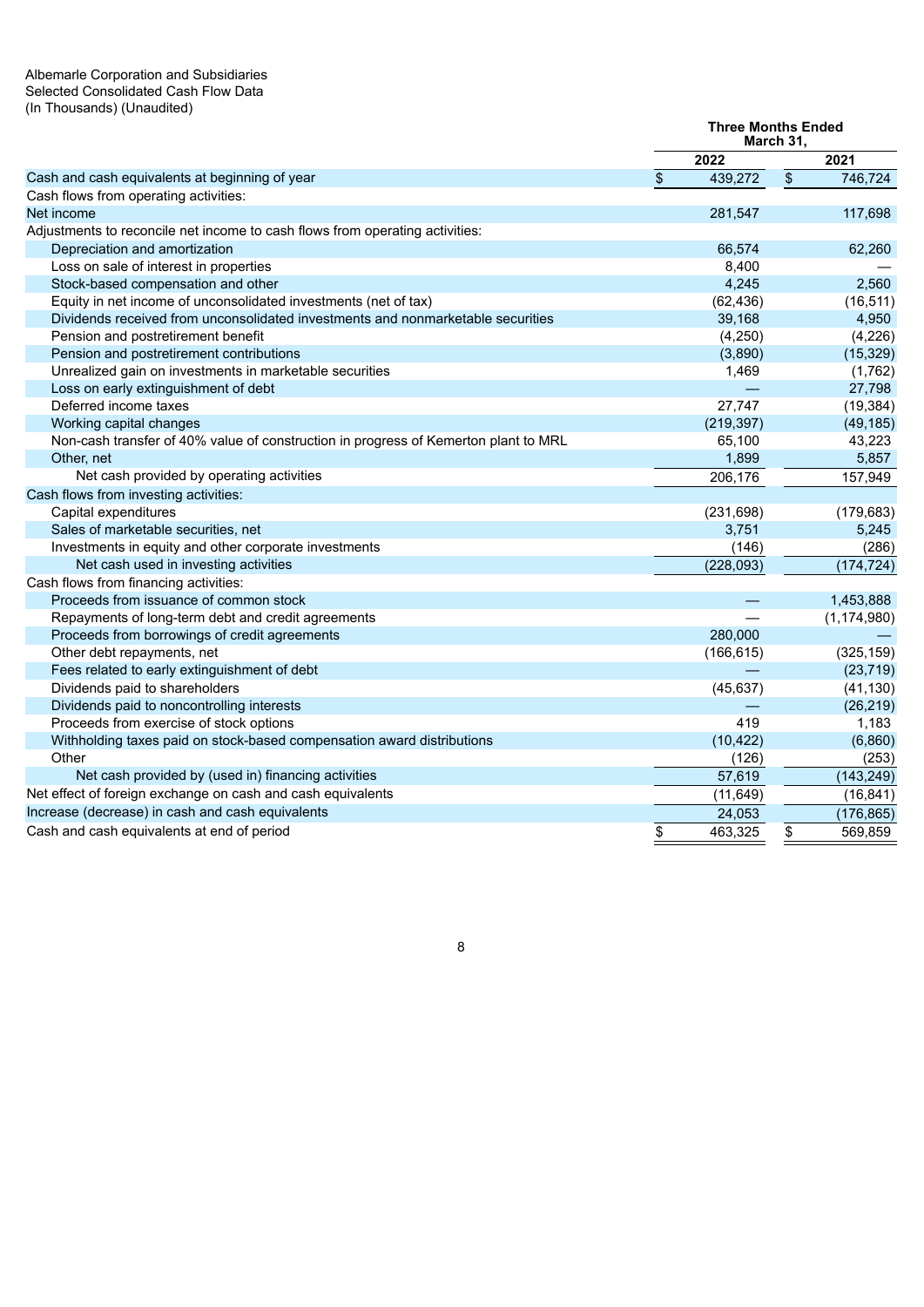|                              |                | <b>Three Months Ended</b><br>March 31, |      |           |  |  |  |  |
|------------------------------|----------------|----------------------------------------|------|-----------|--|--|--|--|
|                              |                | 2022                                   |      | 2021      |  |  |  |  |
| <b>Net sales:</b>            |                |                                        |      |           |  |  |  |  |
| Lithium                      | \$             | 550,272                                | - \$ | 278,976   |  |  |  |  |
| <b>Bromine</b>               |                | 359,579                                |      | 280,447   |  |  |  |  |
| Catalysts                    |                | 217,877                                |      | 220,243   |  |  |  |  |
| All Other                    |                |                                        |      | 49,625    |  |  |  |  |
| Total net sales              | \$.            | 1,127,728                              | S.   | 829,291   |  |  |  |  |
|                              |                |                                        |      |           |  |  |  |  |
| <b>Adjusted EBITDA:</b>      |                |                                        |      |           |  |  |  |  |
| Lithium                      | $\mathfrak{S}$ | 308,615                                | - \$ | 106,436   |  |  |  |  |
| <b>Bromine</b>               |                | 129,234                                |      | 94,640    |  |  |  |  |
| Catalysts                    |                | 16,910                                 |      | 25,427    |  |  |  |  |
| All Other                    |                |                                        |      | 21,479    |  |  |  |  |
| Corporate                    |                | (22, 829)                              |      | (17, 928) |  |  |  |  |
| <b>Total adjusted EBITDA</b> |                | 431,930                                | \$   | 230,054   |  |  |  |  |
|                              |                |                                        |      |           |  |  |  |  |

See accompanying non-GAAP reconciliations below.

#### **Additional Information**

It should be noted that adjusted net income attributable to Albemarle Corporation, adjusted diluted earnings per share, non-operating pension and OPEB items per diluted share, non-recurring and other unusual items per diluted share, adjusted effective income tax rates, EBITDA, adjusted EBITDA, EBITDA margin and adjusted EBITDA margin are financial measures that are not required by, or presented in accordance with, accounting principles generally accepted in the United States, or GAAP. These non-GAAP measures should not be considered as alternatives to Net income attributable to Albemarle Corporation ("earnings") or other comparable measures calculated and reported in accordance with GAAP. These measures are presented here to provide additional useful measurements to review the company's operations, provide transparency to investors and enable period-to-period comparability of financial performance. The company's chief operating decision maker uses these measures to assess the ongoing performance of the company and its segments, as well as for business and enterprise planning purposes.

A description of other non-GAAP financial measures that Albemarle uses to evaluate its operations and financial performance, and reconciliation of these non-GAAP financial measures to the most directly comparable financial measures calculated and reported in accordance with GAAP can be found on the following pages of this press release, which is also is available on Albemarle's website at https://investors.albemarle.com. The company does not provide a reconciliation of forward-looking non-GAAP financial measures to the most directly comparable financial measures calculated and reported in accordance with GAAP, as the company is unable to estimate significant nonrecurring or unusual items without unreasonable effort. The amounts and timing of these items are uncertain and could be material to the company's results calculated in accordance with GAAP.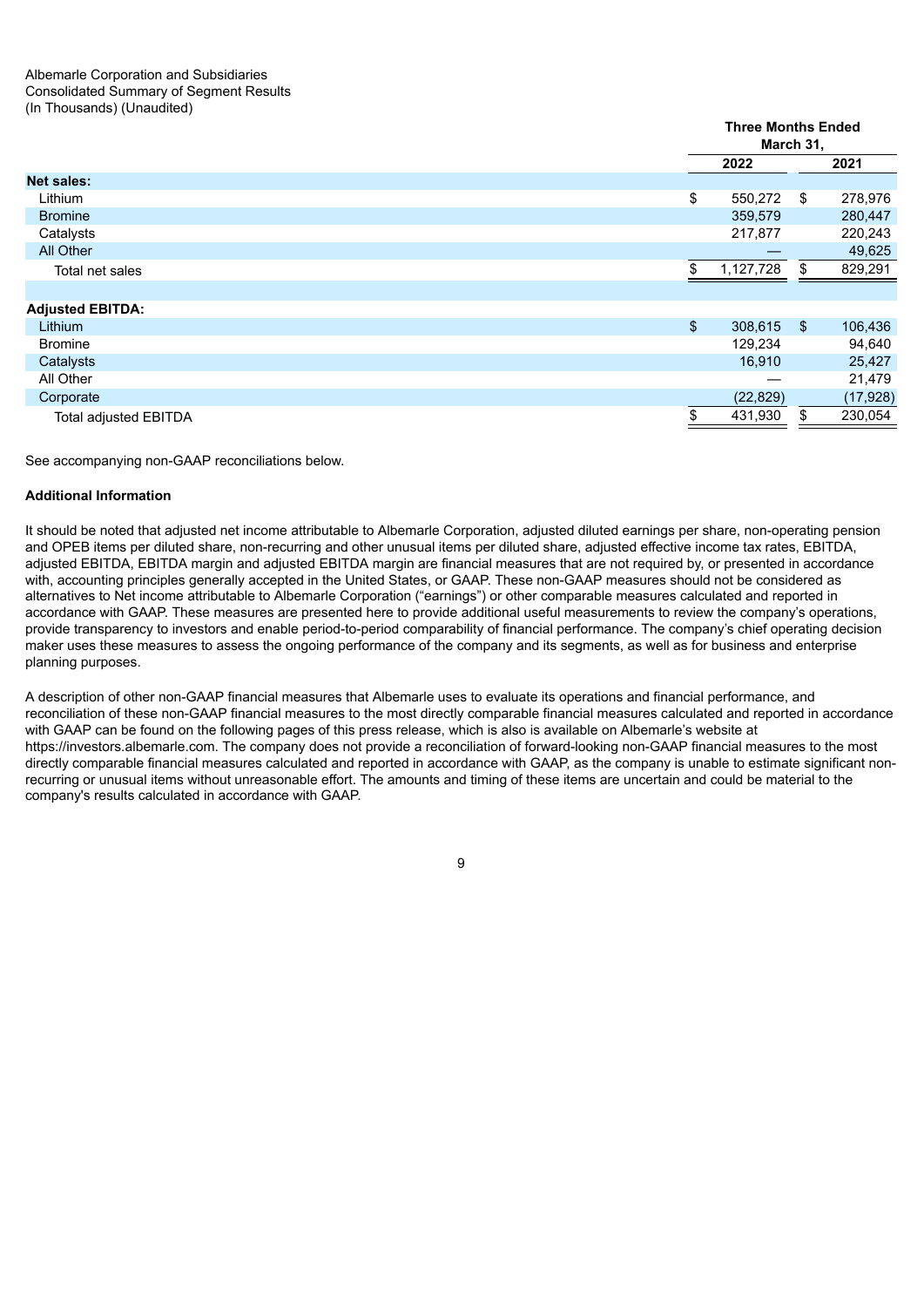#### **ALBEMARLE CORPORATION AND SUBSIDIARIES**

**Non-GAAP Reconciliations**

#### **(Unaudited)**

See below for a reconciliation of adjusted net income attributable to Albemarle Corporation, EBITDA and adjusted EBITDA, the non-GAAP financial measures, to Net income attributable to Albemarle Corporation ("earnings"), the most directly comparable financial measure calculated and reported in accordance with GAAP. Adjusted net income attributable to Albemarle Corporation is defined as net income before the nonrecurring, other unusual and non-operating pension and other post-employment benefit (OPEB) items as listed below. The non-recurring and unusual items may include acquisition and integration related costs, gains or losses on sales of businesses, restructuring charges, facility divestiture charges, certain litigation and arbitration costs and charges, and other significant non-recurring items. EBITDA is defined as net income attributable to Albemarle Corporation before interest and financing expenses, income tax expense, and depreciation and amortization. Adjusted EBITDA is defined as EBITDA plus or minus the non-recurring, other unusual and non-operating pension and OPEB items as listed below.

| <b>Three Months Ended</b> |           |               |           |  |  |
|---------------------------|-----------|---------------|-----------|--|--|
|                           |           |               |           |  |  |
| 2022                      |           |               | 2021      |  |  |
|                           | 253,383   | \$            | 95,677    |  |  |
|                           |           |               |           |  |  |
|                           | (4, 139)  |               | (4,267)   |  |  |
|                           | 30,903    |               | 32,761    |  |  |
| \$                        | 280,147   | $\frac{1}{2}$ | 124,171   |  |  |
|                           |           |               |           |  |  |
| \$                        | 2.38      | \$            | 1.10      |  |  |
|                           |           |               |           |  |  |
|                           | 117,653   |               | 113,330   |  |  |
|                           |           |               |           |  |  |
| \$                        | 253,383   | \$            | 95,677    |  |  |
|                           |           |               |           |  |  |
|                           | 27,834    |               | 43,882    |  |  |
|                           | 80,530    |               | 22,107    |  |  |
|                           | 66,574    |               | 62,260    |  |  |
|                           | 428,321   |               | 223,926   |  |  |
|                           | (5,280)   |               | (5, 465)  |  |  |
|                           | 8,889     |               | 11,593    |  |  |
|                           | 431,930   | \$            | 230,054   |  |  |
|                           |           |               |           |  |  |
|                           | 1,127,728 | \$            | 829,291   |  |  |
|                           | 38.0%     |               | 27.0%     |  |  |
|                           | 38.3 %    |               | 27.7 %    |  |  |
|                           |           |               | March 31, |  |  |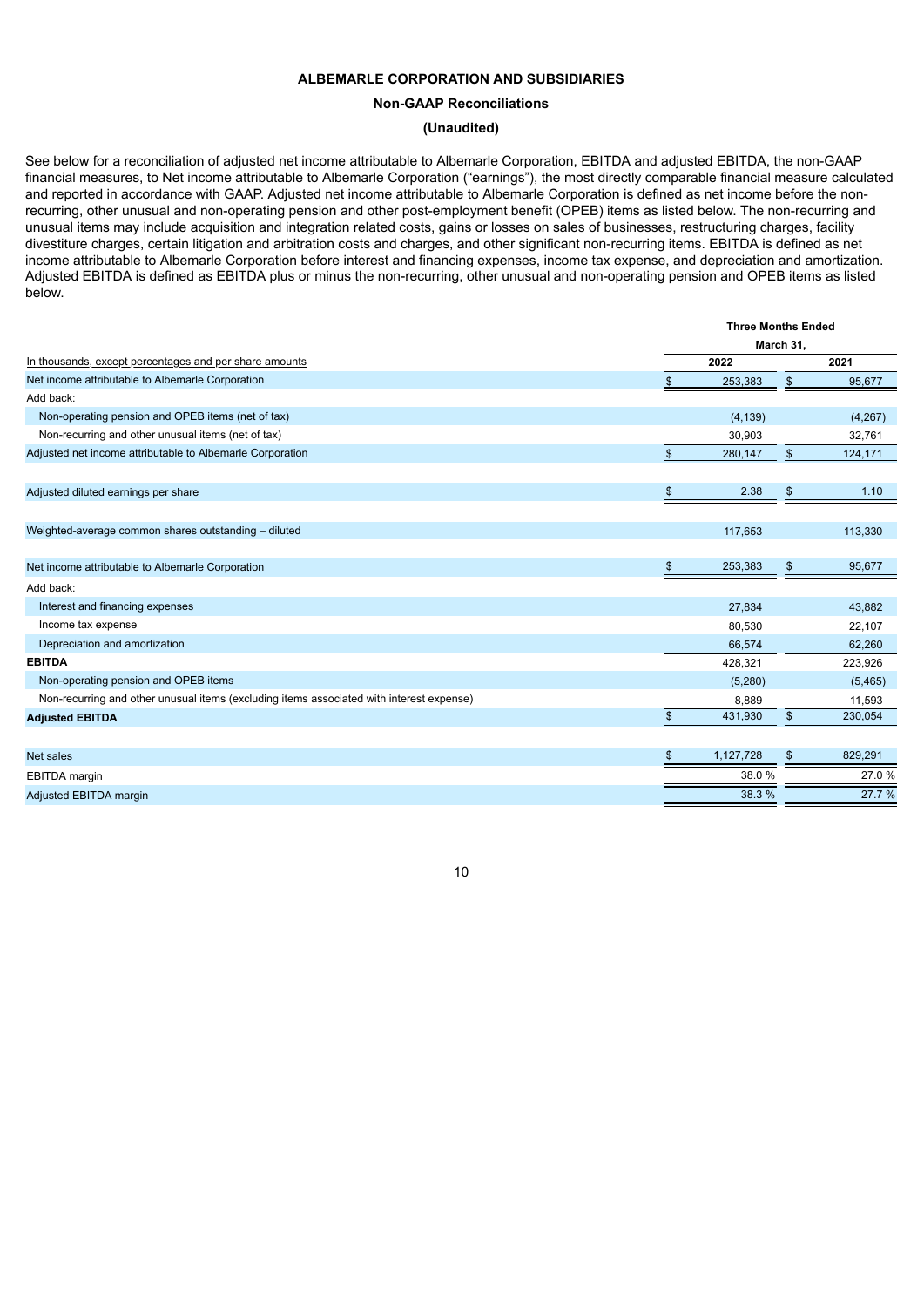See below for a reconciliation of adjusted EBITDA on a segment basis, the non-GAAP financial measure, to Net income attributable to Albemarle Corporation, the most directly comparable financial measure calculated and reported in accordance with GAAP (in thousands, except percentages).

|                                                                                             | Lithium       |    | <b>Bromine</b> |      | Catalysts |     | Reportable<br><b>Segments</b><br>Īotal | <b>All Other</b>               | Corporate    |            | Consolidated<br>Total |         | % of Net<br><b>Sales</b> |
|---------------------------------------------------------------------------------------------|---------------|----|----------------|------|-----------|-----|----------------------------------------|--------------------------------|--------------|------------|-----------------------|---------|--------------------------|
| Three months ended March 31, 2022                                                           |               |    |                |      |           |     |                                        |                                |              |            |                       |         |                          |
| Net income (loss) attributable to Albemarle<br>Corporation                                  | \$<br>261,689 | \$ | 116,561        | - \$ | 3,989     | \$  | 382,239                                | \$<br>$\overline{\phantom{0}}$ | \$           | (128, 856) | - \$                  | 253,383 | 22.5 %                   |
| Depreciation and amortization                                                               | 38,526        |    | 12,673         |      | 12,921    |     | 64,120                                 | —                              |              | 2,454      |                       | 66,574  | 5.9%                     |
| Non-recurring and other unusual items                                                       | 8,400         |    |                |      | –         |     | 8,400                                  |                                |              | 489        |                       | 8,889   | 0.8%                     |
| Interest and financing expenses                                                             |               |    |                |      |           |     |                                        | —                              |              | 27,834     |                       | 27,834  | 2.5%                     |
| Income tax expense                                                                          |               |    |                |      |           |     |                                        | —                              |              | 80,530     |                       | 80,530  | 7.1%                     |
| Non-operating pension and OPEB items                                                        |               |    |                |      |           |     |                                        | _                              |              | (5,280)    |                       | (5,280) | (0.5)%                   |
| <b>Adjusted EBITDA</b>                                                                      | 308,615       | S  | 129,234        | \$.  | 16,910    | \$  | 454,759                                | \$                             | \$           | (22, 829)  | S                     | 431,930 | 38.3 %                   |
|                                                                                             |               |    |                |      |           |     |                                        |                                |              |            |                       |         |                          |
| Three months ended March 31, 2021                                                           |               |    |                |      |           |     |                                        |                                |              |            |                       |         |                          |
| Net income (loss) attributable to Albemarle<br>Corporation                                  | \$<br>74,630  | \$ | 82,113         | - S  | 12,916    | \$. | 169,659                                | \$<br>20,016                   | $\mathbf{s}$ | (93,998)   | -S                    | 95,677  | 11.5 %                   |
| Depreciation and amortization                                                               | 31,806        |    | 12,527         |      | 12,511    |     | 56,844                                 | 1,463                          |              | 3,953      |                       | 62,260  | 7.5%                     |
| Non-recurring and other unusual items (excluding<br>items associated with interest expense) |               |    |                |      |           |     |                                        |                                |              | 11,593     |                       | 11,593  | 1.4%                     |
| Interest and financing expenses                                                             |               |    |                |      |           |     |                                        | –                              |              | 43,882     |                       | 43,882  | 5.3 %                    |
| Income tax expense                                                                          |               |    |                |      |           |     |                                        | —                              |              | 22,107     |                       | 22,107  | 2.7%                     |
| Non-operating pension and OPEB items                                                        |               |    |                |      |           |     |                                        |                                |              | (5, 465)   |                       | (5,465) | (0.7)%                   |
| <b>Adjusted EBITDA</b>                                                                      | 106,436       | \$ | 94,640         | \$   | 25,427    |     | 226,503                                | \$<br>21,479                   | $\mathbf{s}$ | (17, 928)  |                       | 230,054 | 27.7 %                   |

Non-operating pension and OPEB items, consisting of mark-to-market actuarial gains/losses, settlements/curtailments, interest cost and expected return on assets, are not allocated to Albemarle's operating segments and are included in the Corporate category. In addition, the company believes that these components of pension cost are mainly driven by market performance, and the company manages these separately from the operational performance of the company's businesses. In accordance with GAAP, these non-operating pension and OPEB items are included in Other income (expenses), net. Non-operating pension and OPEB items were as follows (in thousands):

|                           | <b>Three Months Ended</b><br>March 31. |     |           |  |  |
|---------------------------|----------------------------------------|-----|-----------|--|--|
|                           | 2022                                   |     | 2021      |  |  |
| Interest cost             | 5,932                                  |     | 5,428     |  |  |
| Expected return on assets | (11, 212)                              |     | (10, 893) |  |  |
| <b>Total</b>              | (5,280)                                | \$. | (5, 465)  |  |  |

In addition to the non-operating pension and OPEB items disclosed above, the company has identified certain other items and excluded them from Albemarle's adjusted net income calculation for the periods presented. A listing of these items, as well as a detailed description of each follows below (per diluted share):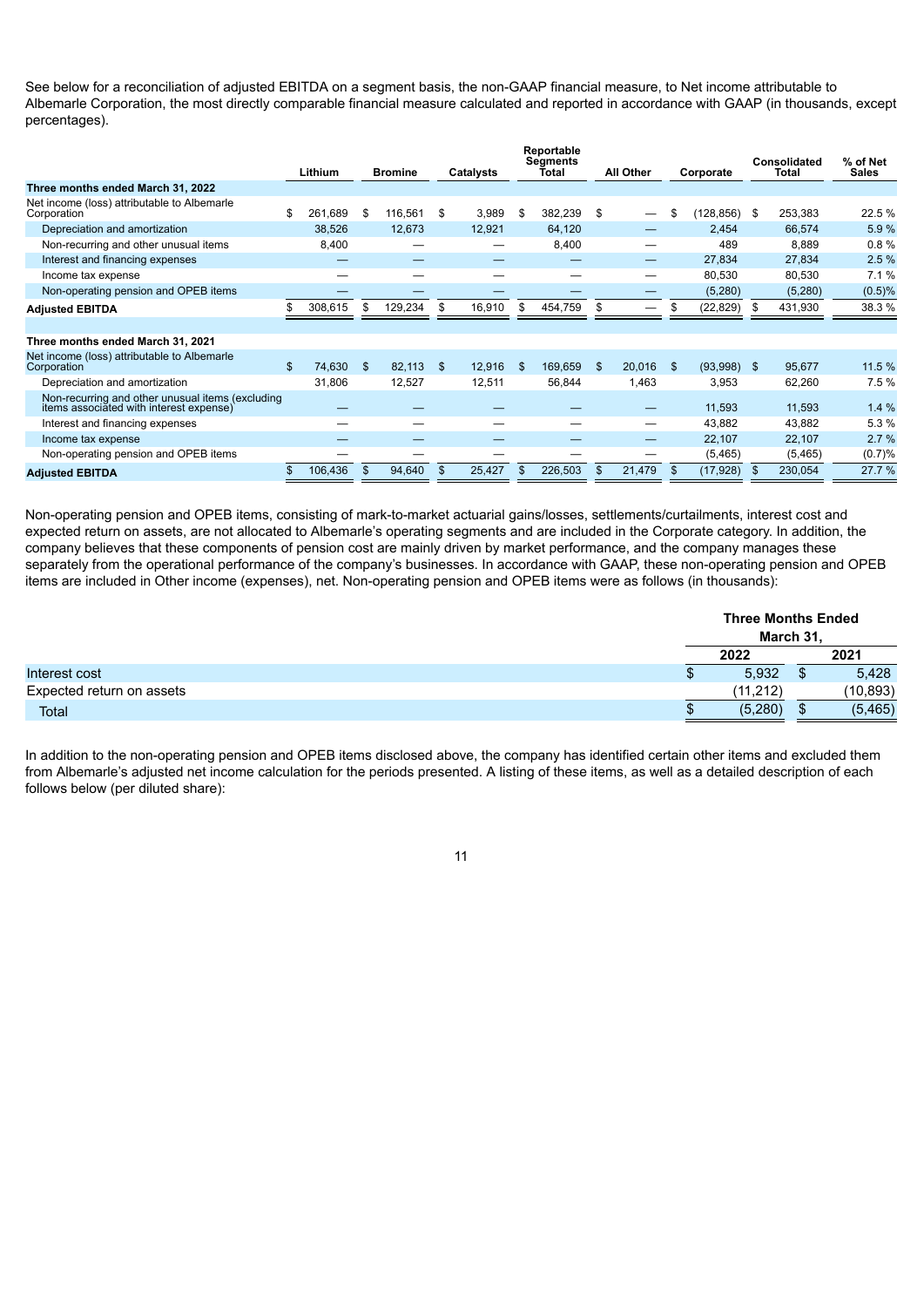|                                                          | <b>Three Months Ended</b><br>March 31, |  |      |
|----------------------------------------------------------|----------------------------------------|--|------|
|                                                          | 2022                                   |  | 2021 |
| Acquisition and integration related costs <sup>(1)</sup> | 0.01                                   |  | 0.02 |
| Loss on sale of interest in properties <sup>(2)</sup>    | 0.07                                   |  |      |
| Loss on early extinguishment of debt <sup>(3)</sup>      |                                        |  | 0.20 |
| Other $(4)$                                              | (0.01)                                 |  | 0.06 |
| Tax related items $(5)$                                  | 0.19                                   |  | 0.01 |
| Total non-recurring and other unusual items              | 0.26                                   |  | 0.29 |

- (1) Costs related to the acquisition, integration and divestitures for various significant projects, recorded in Selling, general and administrative expenses for the three months ended March 31, 2022 and 2021 were \$1.7 million and \$2.2 million (\$1.3 million and \$1.7 million after income taxes, or \$0.01 and \$0.02 per share), respectively.
- (2) Included in Loss on sale of interest in properties for the three months ended March 31, 2022 is an expense of \$8.4 million (\$0.07 per share after no income tax impact) related to post-measurement period Wodgina acquisition purchase price adjustment for a revised estimate of the obligation to construct the lithium hydroxide conversion assets in Kemerton due to anticipated cost overruns from supply chain, labor and COVID-19 pandemic related issues.
- (3) Included in Interest and financing expenses for the three months ended March 31, 2021 is a loss on early extinguishment of debt of \$27.8 million (\$23.0 million after income taxes, or \$0.20 per share), representing the tender premiums, fees, unamortized discounts and unamortized deferred financing costs from the redemption of \$1.5 billion in debt using the proceeds from the issuance of common stock.
- (4) Other adjustments for the three months ended March 31, 2022 included amounts recorded in:
	- Selling, general and administrative expenses \$4.3 million of gains from the sale of legacy properties not part of our operations, partially offset by \$2.8 million of charges for environmental reserves at sites not part of our operations and \$0.7 million of facility closure expenses related to offices in Germany.
	- Other income, net \$0.6 million gain related to a settlement received from a legal matter in a prior period.
	- After income taxes, these charges totaled \$(0.9) million, or \$0.01 per share.

Other adjustments for the three months ended March 31, 2021 included amounts recorded in:

- Selling, general and administrative expenses \$5.5 million of expenses primarily related to non-routine labor and compensation related costs that are outside normal compensation arrangements.
- Other income, net \$3.9 million of expenses primarily related to asset retirement obligation charges to update of an estimate at a site formerly owned by Albemarle.

After income taxes, these net gains totaled \$7.1 million, or \$0.06 per share.

(5) Included in Income tax expense for the three months ended March 31, 2022 is an expense of \$20.4 million (\$0.18 per share) related to global intangible low-taxed income associated with the payment due in 2022 to Huntsman Corporation for the settlement of a legacy legal matter. In addition, Income tax expense included discrete net tax expenses of \$1.6 million, or \$0.01 per share. The discrete net expense was primarily related to foreign return to provisions, partially offset by a benefit for excess tax benefits realized from stockbased compensation arrangements.

Included in Income tax expense for the three months ended March 31, 2021 are discrete net tax expenses of \$1.0 million, or \$0.01 per share. The net expense was primarily related to an out-of-period adjustment regarding an overstated deferred tax liability for the threemonth period ended December 31, 2017, offset by a benefit due to the release of a foreign valuation allowance and excess tax benefits realized from stock-based compensation arrangements.